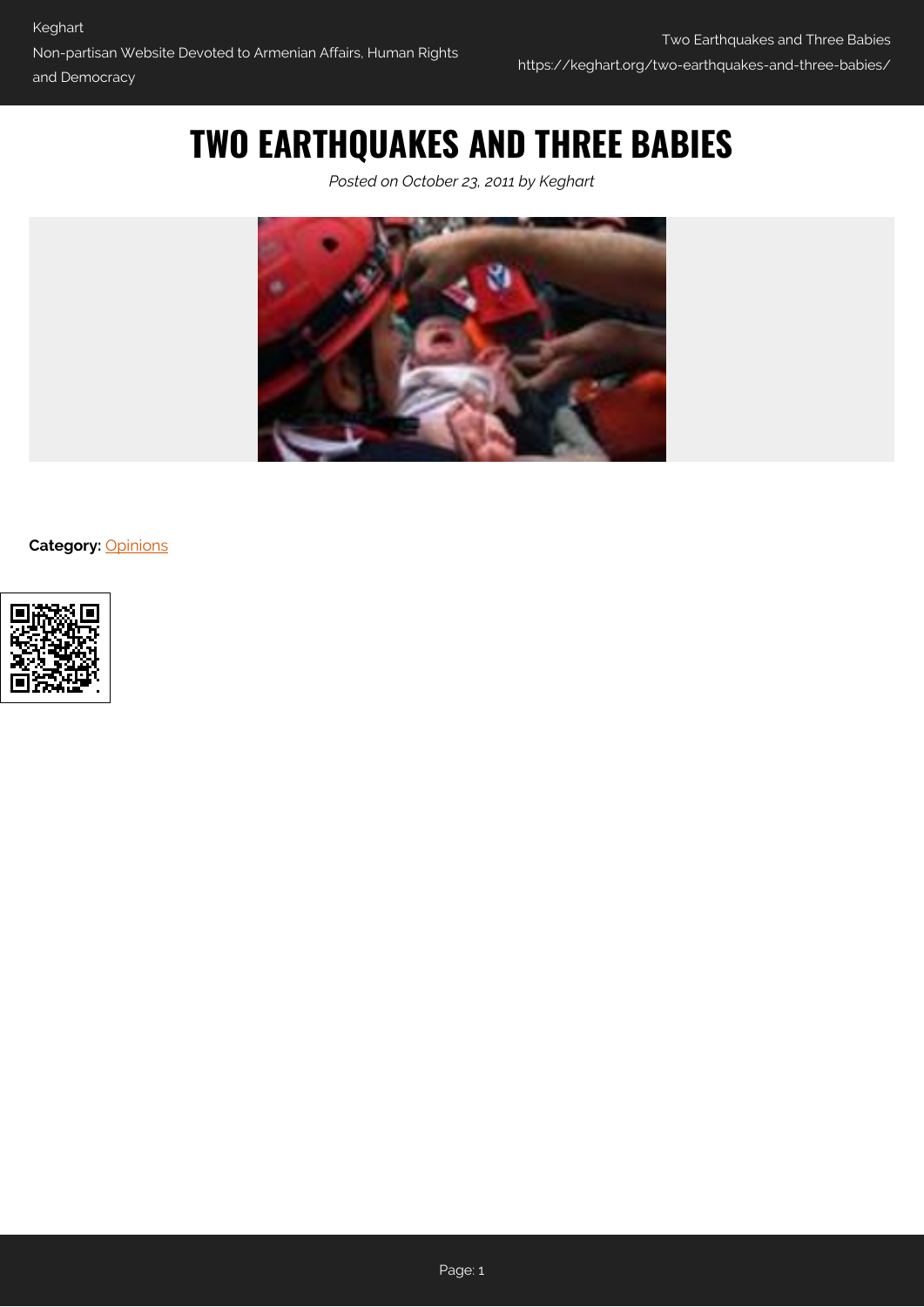## By Seta Haig, Glendale, Sunday morning, October 23, 2011

 $\pmb{\times}$ Like any other morning, the first thing I do when I get up is to turn on the morning news and walk over to the stove to heat the water for my morning coffee.

The big news early today is a 7.2 magnitude devastating earthquake in the region of Van, Eastern Turkey. The TV broadcasts the tragic news. The screen exhibits heartbreaking images of large residential areas with huge piles of debris from hundreds of collapsed, crumbled houses and apartment buildings.

By Seta Haig, Glendale, Sunday morning, October 23, 2011

 $\pmb{\times}$ Like any other morning, the first thing I do when I get up is to turn on the morning news and walk over to the stove to heat the water for my morning coffee.

The big news early today is a 7.2 magnitude devastating earthquake in the region of Van, Eastern Turkey. The TV broadcasts the tragic news. The screen exhibits heartbreaking images of large residential areas with huge piles of debris from hundreds of collapsed, crumbled houses and apartment buildings.

My first reaction is: "*But that's our land! That land belongs to us Armenians, many of whom still live, scattered through almost every country in the world that constitute what we call the Diaspora!"*

But wherever and whoever the victims, human tragedy of people all over the world has a way of touching fellow human beings. As I watch the rescue and relief efforts deployed and the gradual rise of the casualty count, a wave of mixed emotions ripple through my memories. My thoughts fly back to the days of the Northridge Earthquake.

I remember waking up that early Monday morning just after 04:31 Pacific Standard Time on January 17, 1994 in my home in Tarzana, California.

Our house was rumbling, pieces from it were breaking apart and tumbling down, and everything loose was falling and littering the floor. In my first few moments of anguish and desperation, all I could do was yell: "My baby! O my baby!" In my shock and trauma I could not recall the name of my first-born daughter Arlene, barely five months old at that time. Soon afterward, as I was told later, I fainted altogether. My husband had to shake me back to consciousness. He then took our daughter in his arms, and the three of us somehow made it to the exit. During all this time there was not a sound from our baby girl Arlene. I could not expel my gut feeling that most probably she was injured, or…wait a minute...Oh my God, please don't make it worse!

When we had already reached the main gateway and the deafening tremors had at last subsided, I resumed my frantic questions on Arlene's safety. My husband had to literally wake her up. Only at that moment did I finally understand what had really happened to Arlene: she had slept like an angel through the whole earthquake!